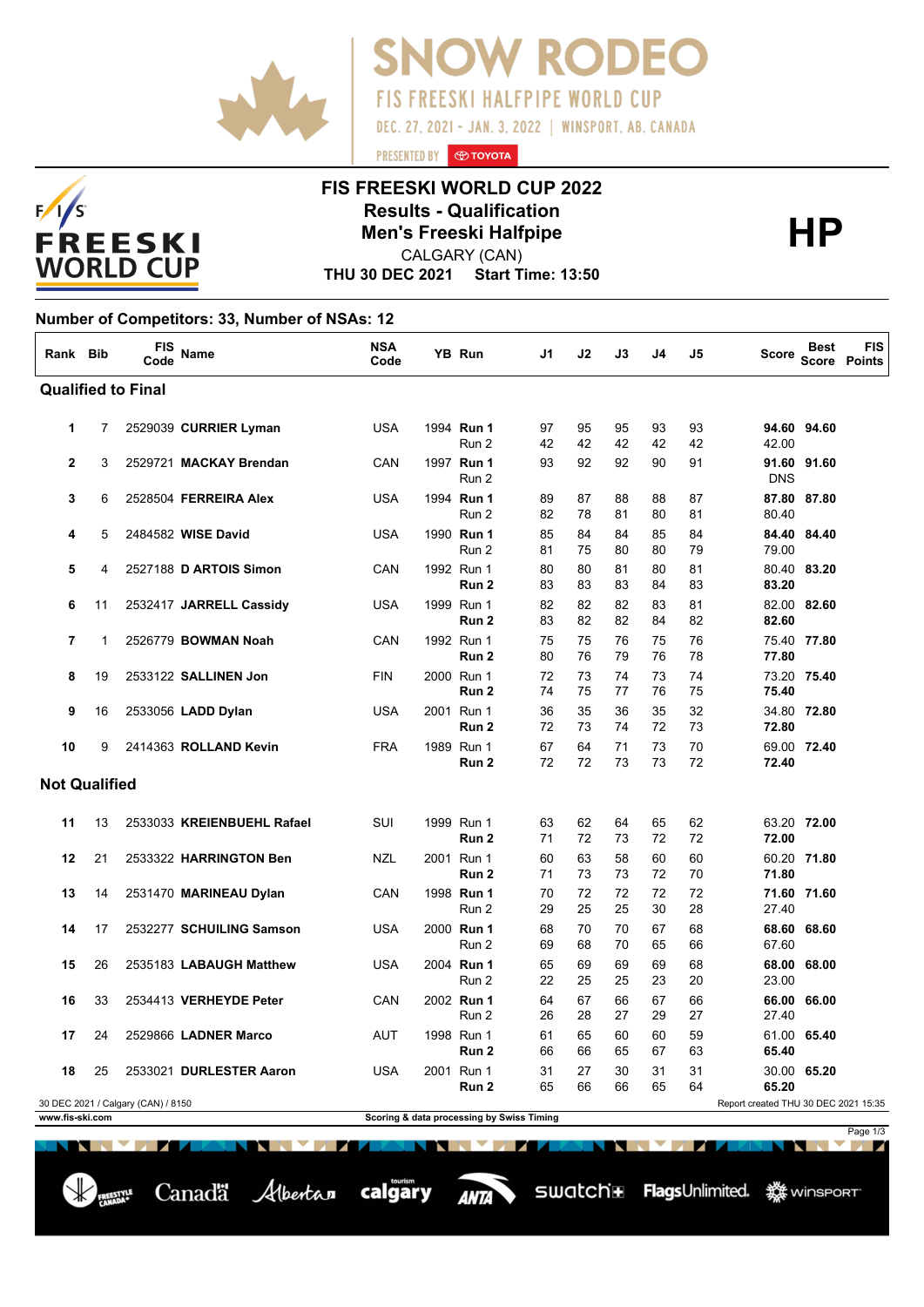



PRESENTED BY **O TOYOTA** 



## **FIS FREESKI WORLD CUP 2022 Results - Qualification<br>
Men's Freeski Halfpipe<br>
CALGARY (CAN)**

CALGARY (CAN)

**THU 30 DEC 2021 Start Time: 13:50**

| Rank Bib |    | <b>FIS</b><br>Code | <b>Name</b>                | <b>NSA</b><br>Code | <b>YB Run</b>                  | J1       | J2       | J3       | J4       | J5       | <b>Score</b>             | <b>Best</b><br><b>Score</b> | <b>FIS</b><br><b>Points</b> |
|----------|----|--------------------|----------------------------|--------------------|--------------------------------|----------|----------|----------|----------|----------|--------------------------|-----------------------------|-----------------------------|
| 19       | 36 |                    | 2533655 MATSUURA Toma      | <b>JPN</b>         | 2002 Run 1<br>Run <sub>2</sub> | 62<br>64 | 65<br>65 | 65<br>64 | 67<br>67 | 64<br>65 | 65.00                    | 64.60 65.00                 |                             |
| 20       | 23 |                    | 2533588 CAREY Hunter       | <b>USA</b>         | 2002 Run 1<br>Run <sub>2</sub> | 5<br>61  | 5<br>62  | 5<br>59  | 5<br>61  | 5<br>56  | 5.00<br>59.80            | 59.80                       |                             |
| 21       | 34 |                    | 2533825 BOURGOIN Nathaniel | <b>USA</b>         | 2002 Run 1<br>Run 2            | 60<br>52 | 60<br>53 | 57<br>42 | 63<br>55 | 57<br>52 | 59.40<br>50.80           | 59.40                       |                             |
| 22       | 30 |                    | 2534929 LEGNAVSKY Gustav   | <b>NZL</b>         | 2005 Run 1<br>Run 2            | 55       | 50       | 55       | 55       | 56       | <b>DNS</b>               | 54.20 54.20                 |                             |
| 23       | 27 |                    | 2534450 FERNANDES Ethan    | CAN                | 2002 Run 1<br>Run 2            | 53       | 54       | 49       | 50       | 54       | <b>DNS</b>               | 52.00 52.00                 |                             |
| 24       | 22 |                    | 2534257 HE Binghan         | <b>CHN</b>         | 2003 Run 1<br>Run 2            | 45<br>50 | 45<br>50 | 42<br>46 | 40<br>48 | 43<br>49 | 43.00<br>48.60           | 48.60                       |                             |
| 25       | 38 |                    | 2530905 NEWBY Brendan      | <b>IRL</b>         | 1996 Run 1<br>Run <sub>2</sub> | 35<br>39 | 30<br>38 | 32<br>39 | 33<br>38 | 36<br>39 | 33.20<br>38.60           | 38.60                       |                             |
| 26       | 29 |                    | 2532572 WARD Sam           | <b>GBR</b>         | 2000 Run 1<br>Run <sub>2</sub> | 12<br>40 | 12<br>37 | 15<br>36 | 12<br>35 | 11<br>38 | 37.20                    | 12.40 37.20                 |                             |
| 27       | 35 |                    | 2535069 WANG Haizhuo       | <b>CHN</b>         | 2003 Run 1<br>Run <sub>2</sub> | 5<br>36  | 7<br>34  | 6<br>34  | 8<br>35  | 5<br>36  | 35.00                    | 6.20 35.00                  |                             |
| 28       | 40 |                    | 2535324 BOWLER Sebastian   | <b>BRA</b>         | 2004 Run 1<br>Run 2            | 18<br>33 | 15<br>29 | 22<br>32 | 25<br>33 | 20<br>32 | 20.00<br>31.80           | 31.80                       |                             |
| 29       | 20 |                    | 2531257 BRODRICK Cameron   | <b>USA</b>         | 1998 Run 1<br>Run <sub>2</sub> | 19<br>28 | 18<br>22 | 18<br>28 | 15<br>27 | 15<br>20 | 25.00                    | 17.00 25.00                 |                             |
| 30       | 18 |                    | 2534513 FEINBERG Tristan   | <b>USA</b>         | 2003 Run 1<br>Run <sub>2</sub> | 19<br>22 | 22<br>24 | 17<br>22 | 19<br>29 | 18<br>26 | 19.00<br>24.60           | 24.60                       |                             |
| 31       | 41 |                    | 2534505 BOWLER Dominic     | <b>BRA</b>         | 2001 Run 1<br>Run 2            | 11<br>20 | 9<br>20  | 9<br>26  | 10<br>27 | 9<br>24  | 23.40                    | 9.60 23.40                  |                             |
| 32       | 37 |                    | 2534976 KAHNERT Steven     | CAN                | 2003 Run 1<br>Run <sub>2</sub> | 13<br>18 | 14<br>13 | 20<br>21 | 18<br>18 | 15<br>14 | 16.00<br>16.80           | 16.80                       |                             |
|          | 15 |                    | 2531469 MARINEAU Evan      | CAN                | 1998 Run 1<br>Run 2            |          |          |          |          |          | <b>DNS</b><br><b>DNS</b> | <b>DNS</b>                  |                             |